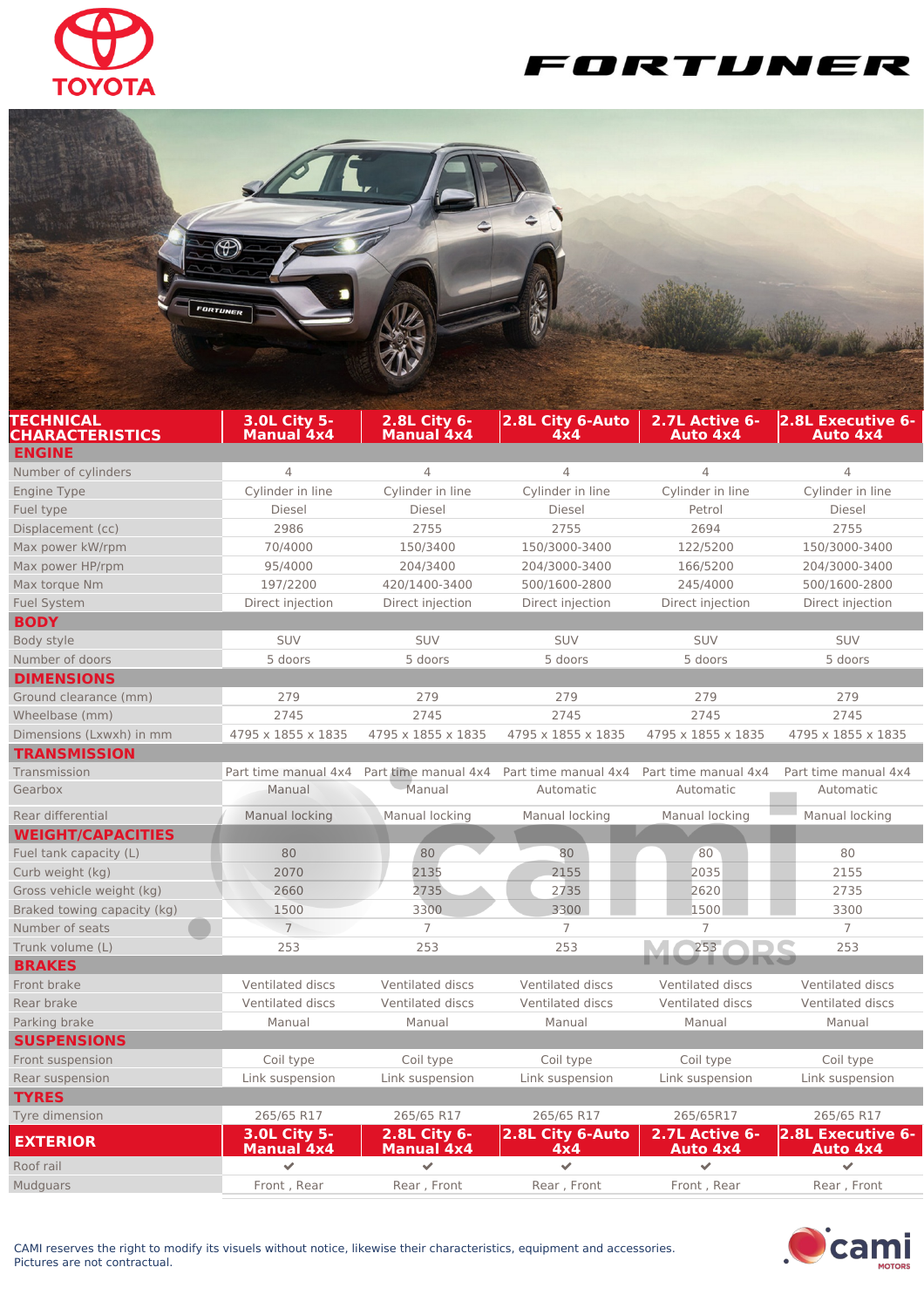



| Spoiler                                   | Rear                                     | Rear                                      | Rear                                 | Front and Rear                       | Rear                                                     |
|-------------------------------------------|------------------------------------------|-------------------------------------------|--------------------------------------|--------------------------------------|----------------------------------------------------------|
| Footboard                                 | Side step                                | Side step                                 | Side step                            | Side step                            | Side step                                                |
| Door handles                              | Body colour                              | Chrome                                    | Chrome                               | Chrome                               | Chrome                                                   |
| Door mirrors                              | Body colour                              | Body colour                               | Body colour                          | Body colour                          | Body colour                                              |
| Adjustable side mirrors                   | Electric                                 | Electric                                  | Electric                             | Electric                             | Electric                                                 |
| Folding side mirrors                      | Electric                                 | Electric                                  | Electric                             | Electric                             | Electric                                                 |
| Front grill                               | <b>Black</b>                             | <b>Black</b>                              | <b>Black</b>                         | <b>Black</b>                         | <b>Black</b>                                             |
| Bumper - Front&Rear                       | Body colour                              | Body colour                               | Body colour                          | Body colour                          | Body colour                                              |
| Wheels                                    | Aluminium                                | Aluminium                                 | Aluminium                            | Aluminium                            | Aluminium                                                |
| <b>INTERIOR &amp; COMFORT</b>             | <b>3.0L City 5-</b>                      | 2.8L City 6-                              | 2.8L City 6-Auto                     | 2.7L Active 6-                       | 2.8L Executive 6-                                        |
| Touchscreen                               | <b>Manual 4x4</b><br>8"                  | <b>Manual 4x4</b><br>8"                   | 4x4<br>8"                            | Auto 4x4<br>8"                       | Auto 4x4<br>8"                                           |
| Radio                                     | Radio MP3                                | Radio MP3                                 | Radio MP3                            | Radio MP3                            | Radio MP3                                                |
|                                           | USB, Bluetooth,                          | USB, Bluetooth,                           | USB, Bluetooth,                      | USB, Apple CarPlay,                  |                                                          |
| Connections                               | Apple CarPlay,<br><b>Android Auto</b>    | Apple CarPlay,<br>Android Auto            | Apple CarPlay,<br>Android Auto       | Android Auto,<br>Bluetooth           | USB, Bluetooth, Apple<br>CarPlay, Android Auto           |
| Steering wheel audio control              | ✔                                        |                                           | $\checkmark$                         |                                      |                                                          |
| Loud speakers                             | 6                                        | 6                                         | 6                                    | 6                                    | 6                                                        |
| Air conditionning                         | Manual                                   | Automatic driver &<br>passenger           | Automatic driver &<br>passenger      | Automatic driver &<br>passenger      | Automatic driver &<br>passenger                          |
| Coolbox                                   | $\checkmark$                             |                                           | $\checkmark$                         |                                      | $\mathcal{L}$                                            |
| Central armrest                           | Front, Rear                              | Rear, Front                               | Front, Rear                          | Front, Rear                          | Front, Rear                                              |
| Locking glove box                         | $\checkmark$                             | $\checkmark$                              | ✔                                    |                                      | $\checkmark$                                             |
| Cup holder(s)                             | Front, Rear                              | Rear, Front                               | Front, Rear                          | Rear, Front                          | Front, Rear                                              |
| Power windows                             | Front, Rear                              | Front, Rear                               | Front, Rear                          | Front, Rear                          | Front, Rear                                              |
| Central door locking                      | Yes                                      | Yes                                       | Yes                                  | Yes                                  | Yes                                                      |
| Central door locking while driving        | $\checkmark$                             | $\checkmark$                              | $\checkmark$                         | $\checkmark$                         | $\overline{\mathcal{L}}$                                 |
| Smart keys                                |                                          |                                           |                                      |                                      | $\checkmark$                                             |
| Push & start system                       |                                          |                                           |                                      |                                      | $\overline{\phantom{a}}$                                 |
| Steering wheel                            | Leather                                  | Leather                                   | Leather                              | Leather                              | Leather                                                  |
| Adjustable steering wheel<br>Paddle shift | Height and reach<br>adjustable           | Height and reach<br>adjustable            | Height and reach<br>adjustable       | Height and reach<br>adjustable       | Height and reach<br>adjustable                           |
|                                           |                                          |                                           |                                      |                                      |                                                          |
| Upholstery                                | Premium Fabric                           | <b>Premium Fabric</b><br>Height and reach | Premium Fabric<br>Height and reach   | Leather<br>Height and reach          | Leather<br>Height and reach                              |
| Driver seat<br>Sport seats                | Reach adjustable<br>$\mathcal{L}$        | adjustable<br>✔                           | adjustable<br>✔                      | adjustable                           | adjustable                                               |
| Power seats                               |                                          |                                           |                                      | Driver & Passenger                   | Driver & Passenger                                       |
| 2nd row seats                             | Folding 40/60                            | Folding 40/60                             | Folding 40/60                        | Folding 40/60                        | Folding 40/60                                            |
| 3rd row seats                             | Folding                                  | Folding                                   | Folding                              | Folding                              | Folding                                                  |
| Videocamera                               | Rear                                     | Rear                                      | Rear                                 | Rear                                 | Rear                                                     |
| Gearshift & Brake lever                   | Leather                                  | Leather                                   | Leather                              | Leather                              | Leather                                                  |
| <b>Power Steering</b>                     | $\overline{\phantom{a}}$                 | $\checkmark$                              | $\checkmark$                         | $\checkmark$                         | $\checkmark$                                             |
|                                           | <b>3.0L City 5-</b>                      | 2.8L City 6-                              | 2.8L City 6-Auto                     | 2.7L Active 6-                       | 2.8L Executive 6-                                        |
| <b>PASSIVE SAFETY</b>                     | <b>Manual 4x4</b>                        | <b>Manual 4x4</b>                         | 4x4                                  | Auto 4x4                             | <b>Auto 4x4</b>                                          |
| Airbags                                   | Driver, Passenger,<br>Knees (driver)     | Driver, Passenger,<br>Knees (driver)      | Driver, Passenger,<br>Knees (driver) | Driver, Passenger,<br>Knees (driver) | Driver, Passenger,<br>Side & Curtains, Knees<br>(driver) |
| Anti-theft alarm                          | $\checkmark$                             | $\checkmark$                              | ✔                                    | $\checkmark$                         | $\checkmark$                                             |
| Seatbelts - Front                         | $2 \times 3$ points                      | 2 x 3 points                              | $2 \times 3$ points                  | $2 \times 3$ points                  | $2 \times 3$ points                                      |
| Seatbelts - 2nd row                       | 3 x 3 points                             | 3 x 3 points                              | 3 x 3 points                         | 3 x 3 points                         | 3 x 3 points                                             |
| Seatbelts - 3rd row                       | $2 \times 3$ points                      | $2 \times 3$ points                       | $2 \times 3$ points                  | 2 x 3 points                         | 2 x 3 points                                             |
| Seatbelt pretentioner                     | Front                                    | Front                                     | Front                                | Front                                | Front                                                    |
| <b>ISOFIX fixings</b>                     | Rear                                     | Rear                                      | Rear                                 | Rear                                 | Rear                                                     |
| <b>Headrests</b>                          | Front, 2nd row, 3rd<br>row               | Front, 2nd row, 3rd<br>row                | Front, 2nd row, 3rd<br>row           | Front, Rear, 2nd row                 | Front, 2nd row, 3rd<br>row                               |
| Spare wheel                               | Alloy                                    | Alloy                                     | Alloy                                | Alloy                                | Alloy                                                    |
| Number of spare wheels                    | $\mathbf{1}$                             | $\mathbf{1}$                              | $\mathbf{1}$                         | $\mathbf{1}$                         | $\mathbf{1}$                                             |
| <b>ACTIVE SAFETY</b>                      | <b>3.0L City 5-</b><br><b>Manual 4x4</b> | 2.8L City 6-<br><b>Manual 4x4</b>         | 2.8L City 6-Auto<br>4x4              | 2.7L Active 6-<br><b>Auto 4x4</b>    | 2.8L Executive 6-<br><b>Auto 4x4</b>                     |
| Trailer Sway Control (TSC)                |                                          | ✓                                         | $\mathcal{L}$                        | ✔                                    | $\mathcal{L}_{\mathcal{F}}$                              |
| Immobilizer                               | ✔                                        | $\mathcal{L}$                             | ✔                                    | $\checkmark$                         | $\checkmark$                                             |
|                                           |                                          |                                           |                                      |                                      |                                                          |